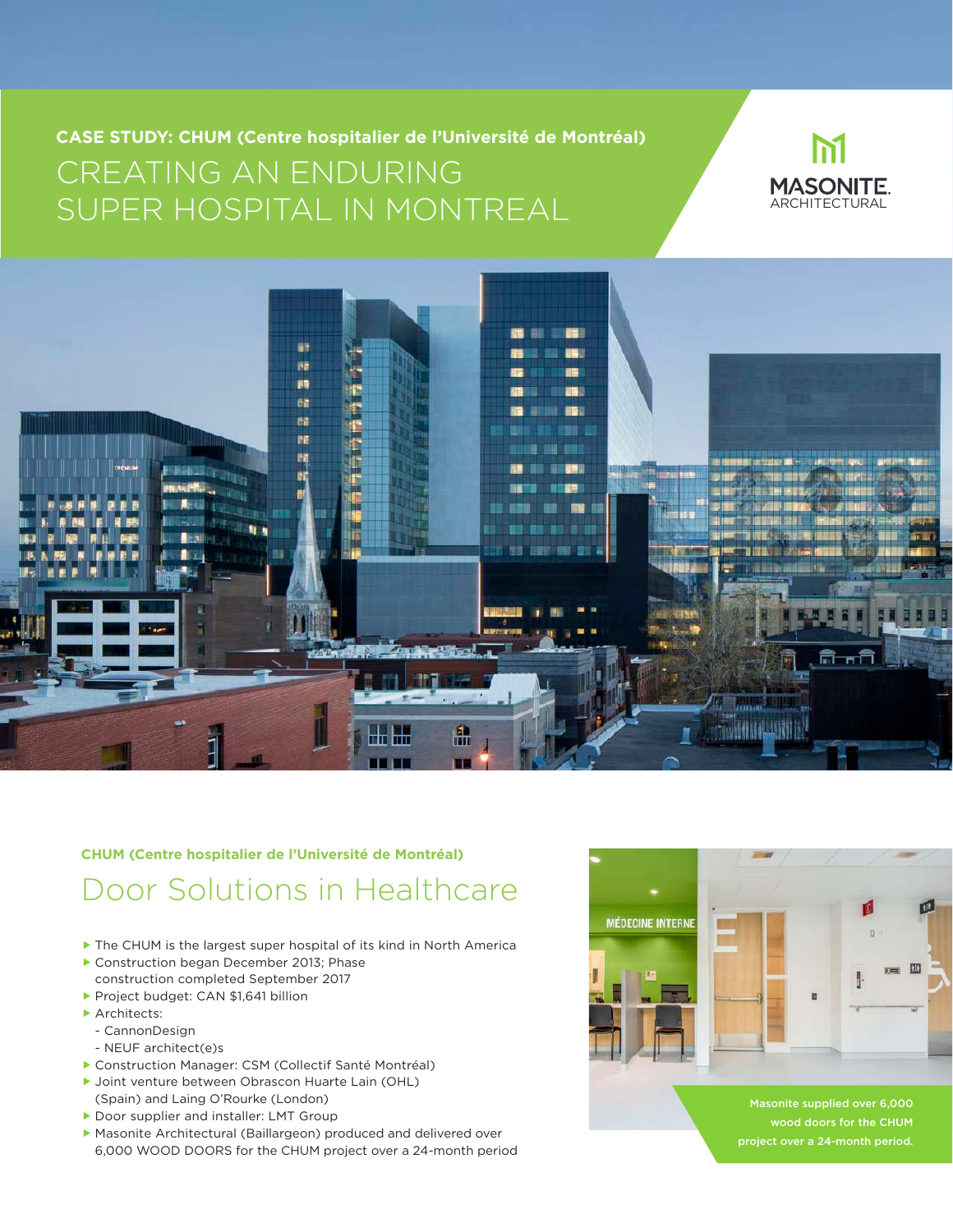

#### THE CHALLENGE

## Supply over 9,000 Doors, including 6,000 Wood Doors

The project's door supplier, LMT Group **("LMT")**, realized the wood door manufacturer would need to produce and deliver more than 6,000 wood doors for the project over a 24-month period.

To put that in perspective, an average work year in Canada is 2,000 hours, that meaning that an average of 1.5 wood doors had to be constructed, finished, machined for hardware, and inspected every working hour for *two years straight* to meet the demand.

### THE SOLUTION Baillargeon by Masonite Architectural

LMT knew that few door manufacturers have the capacity to meet such high demands to not only complete the project on time, but provide high-quality, durable and beautiful wood doors.

LMT selected Baillargeon by Masonite Architectural ("**Baillargeon**") as the best choice to meet and exceed all the needs of the client, the project and the patients it would serve.

#### THE RESULT

## Standardizing Production Across Network of Plants

To deliver on the large number of doors for the project, Baillargeon spread the door production across a network of plants.

Through a meticulous quality control process, the client received harmonized wood species, cuts, and finishes for every single door to achieve a consistent look throughout the award-winning hospital.

Additionally, the architect specified the veneer leaf assembly as a book match with a quarter-sliced cut, and the design called for a custom flush moulding to be designed especially for this project.

Many of the doors required complex, pre-machining for the door hardware. The door edges would get stainless-steel edge protection flush to the door edges. Doors with controlled access, for electric strike wiring required needed a clear path through the door panels.

#### BENEFITS OF MASONITE ARCHITECTURAL DOORS:

- 
- Fire-rated, sound-rated, radiation-shielded and eco-friendly
- Veneer edges on top of the door to help maintain clean environments
- Expertly crafted to help create world-class environments

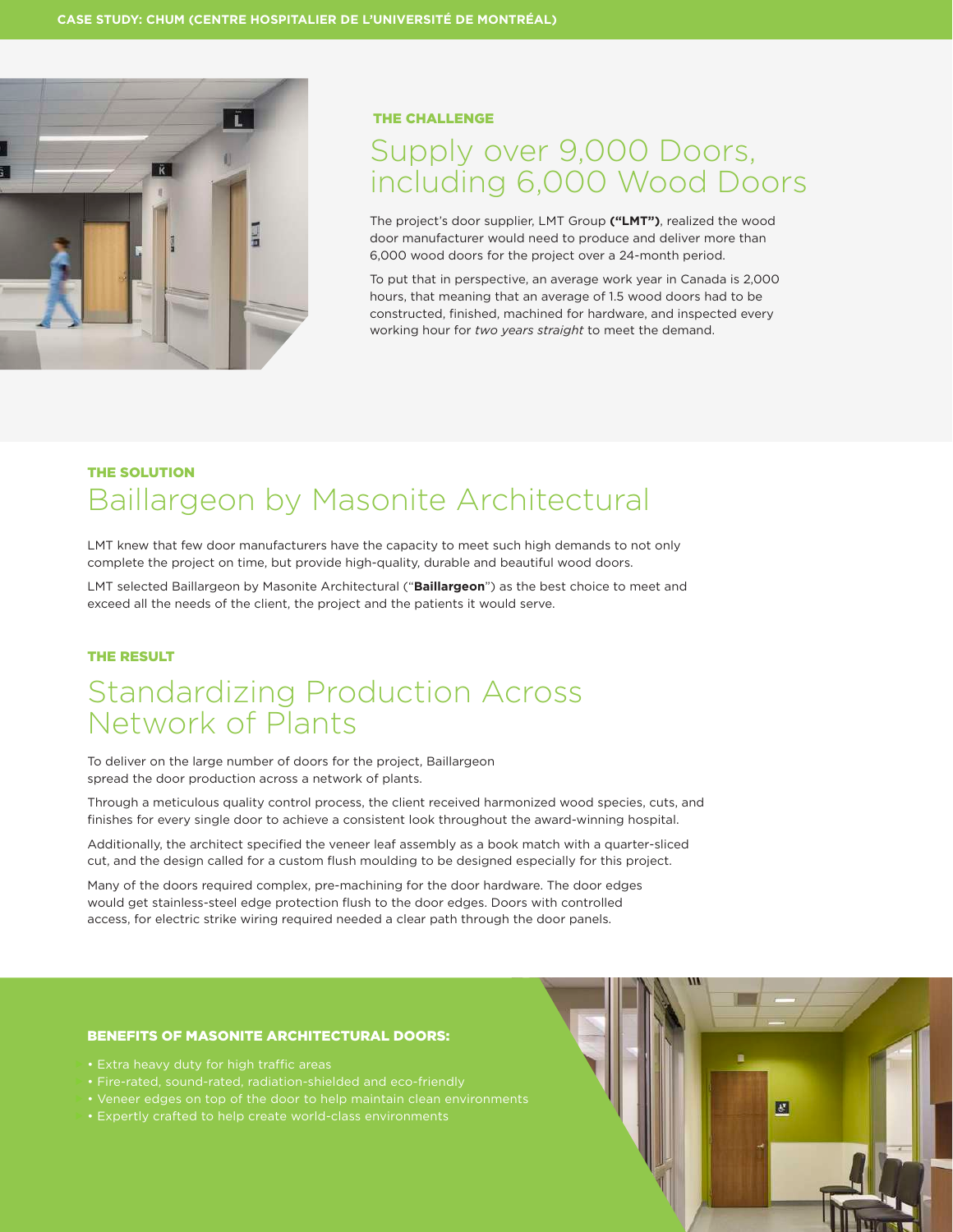

## THE RESULT Implementing Multiple Door Models

The project's door specifications were performance-based. Meaning the architect provided performance criteria and details for the doors.

Baillargeon ensured the hospital's doors met or exceeded the expected performance.

To meet the project's various conditions, the client received a range of our models and options.

The door models included:

- 5090-VE 90-minute fire-rated heavy-duty doors with veneer edge
- AF45-VE 45-minute fire-rated heavy-duty agrifiber doors with veneer edge
- ▶ 8300-ME Particle core extra heavy-duty doors
- ▶ 8512-ME and 8516-ME Lead-lined, extra heavy-duty doors for radiology exam rooms

# Contributing to Sustainability

All the door models used in the project contribute to the CHUM's LEED Silver goal.

The contributing options include:

- NAUF (No Added Urea Formaldehyde)
- ▶ FSC-Certified (Forest Stewardship Council)
- EPD (Environmental Product Declarations)
- **A**arifiber
- ▶ Recycled Content

"

We are very proud to have been selected as a partner in this project. Knowing that our work has played a role in helping patients heal better and faster is core to our purpose at Masonite. "

Normand Deschenes *Regional Sales Manager* Masonite Architectural Canada

Discover more benefits of specifying Masonite Architectural doors at

#### masonitearchitectural.ca